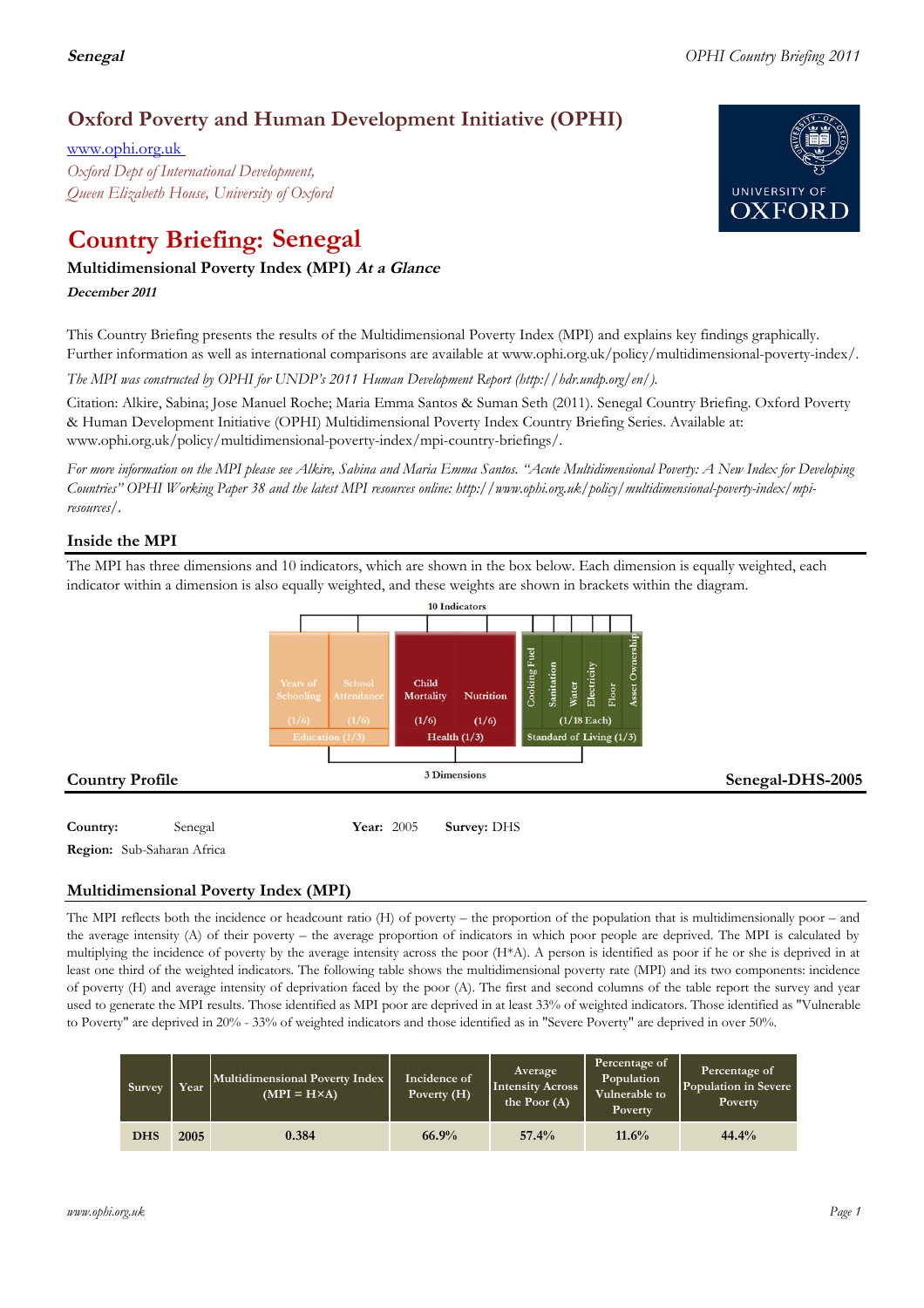# **Comparing the MPI with Other Poverty Measures**

Column chart A compares the poverty rate using the MPI with three other commonly used poverty measures. The height of the first column denotes the percentage of people who are MPI poor (also called the incidence or headcount ratio). The second and third columns denote the percentages of people who are poor according to the \$1.25 a day income poverty line and \$2.00 a day line, respectively. The final column denotes the percentage of people who are poor according to the national income poverty line. The table on the right-hand side reports various descriptive statistics for the country. The statistics shaded in khaki/olive are taken from the year closest to the year of the survey used to calculate the MPI. The year is provided below each column in chart A.



|                 |                         | Summary                                                                                                                                                                                                          |                               |  |  |
|-----------------|-------------------------|------------------------------------------------------------------------------------------------------------------------------------------------------------------------------------------------------------------|-------------------------------|--|--|
| erty Measures   |                         | Multidimensional Poverty Index<br>0.384                                                                                                                                                                          |                               |  |  |
|                 |                         | Percentage of MPI Poor (H)                                                                                                                                                                                       | 66.9%                         |  |  |
| 60.4%           |                         | Average Intensity of Deprivation (A)                                                                                                                                                                             | 57.4%                         |  |  |
|                 | 50.8%                   | Percentage of Income Poor (\$1.25 a day) <sup><math>\ddagger</math></sup><br>Percentage of Income Poor (\$2.00 a day) <sup><math>\bar{x}</math></sup><br>Percentage of Poor (National Poverty Line) <sup>#</sup> | 33.5%<br>$60.4\%$<br>$50.8\%$ |  |  |
|                 |                         | Human Development Index 2011*                                                                                                                                                                                    | 0.459                         |  |  |
| US\$2 a day     | <b>National Poverty</b> | $HDI$ rank*                                                                                                                                                                                                      | 155                           |  |  |
| 2005            | Line<br>2005            | $HDI category*$                                                                                                                                                                                                  | Low                           |  |  |
| <b>⁄Ieasure</b> |                         | $\pm$ The World Bank (2011). "World Development Indicators." Washington, DC.<br>* UNDP (2011). "Human Development Report", Statistical Table 1 . New York.                                                       |                               |  |  |

te: For population figures and numbers of MPI poor people, consult the tables on OPHI's te: http://www.ophi.org.uk/policy/multidimensional-poverty-index/

## **Comparing the MPI with Other Poverty Measures**

Column chart B shows the percentage of people who are MPI poor (also called the incidence or headcount) in the 109 developing countries analysed. The column denoting this country is dark, with other countries shown in light grey. The dark dots denote the percentage of people who are income poor according to the \$1.25 a day poverty line in each country. The graph above tells you the year this data comes from. Dots are only shown where the income data available is within three years of the MPI survey year.



**B. Headcounts of MPI Poor and \$1.25/day Poor**

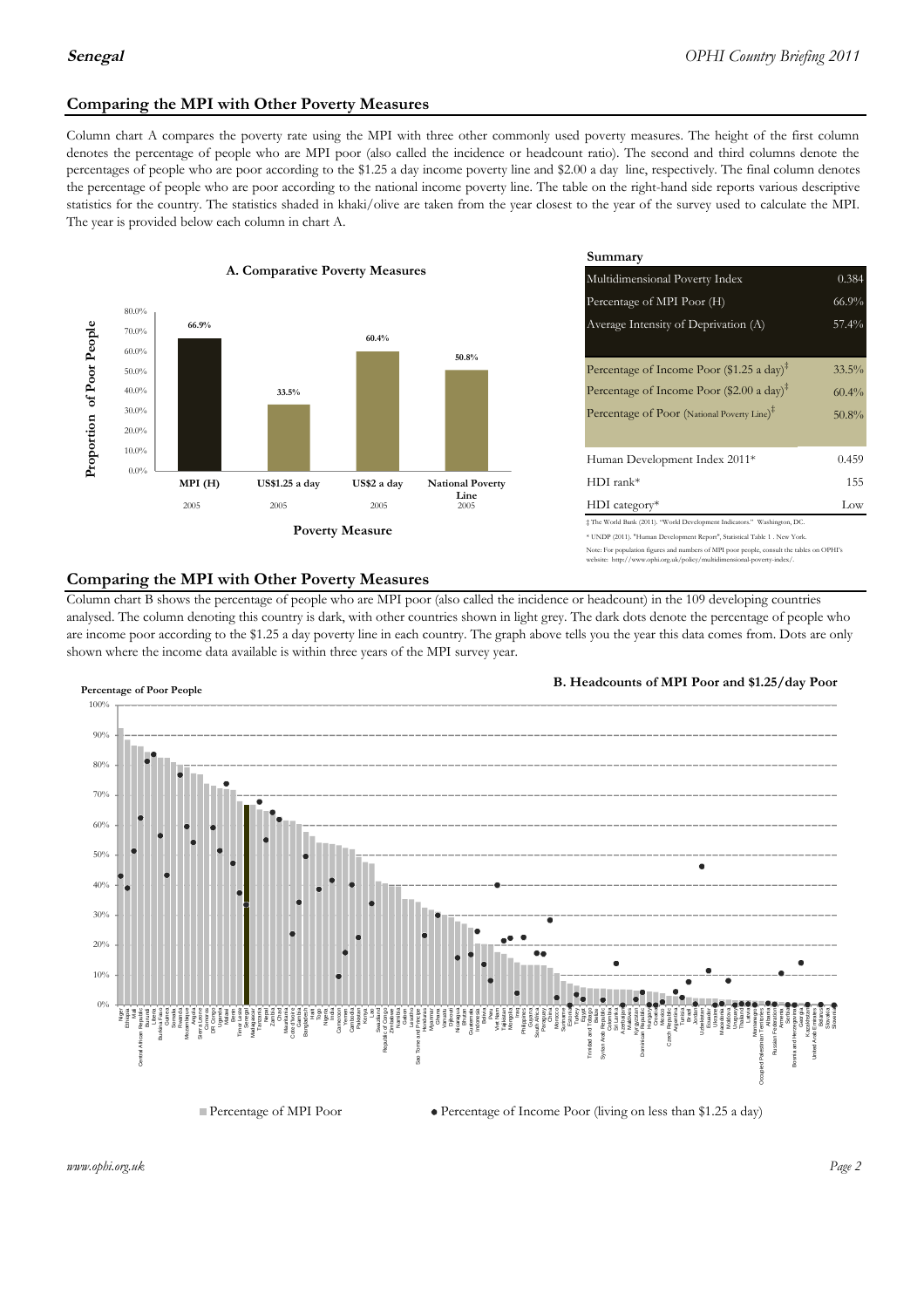### **Incidence of Deprivation in Each of the MPI Indicators**

The MPI uses 10 indicators to measure poverty in three dimensions: education, health and living standards. The bar chart to the left reports the proportion of the population that is poor and deprived in each indicator. We do not include the deprivation of non-poor people. The spider diagram to the right compares the proportions of the population that are poor and deprived across different indicators. At the same time it compares the performance of rural areas and urban areas with that of the national aggregate. Patterns of deprivation may differ in rural and urban areas.







#### **Composition of the MPI**

The MPI can be broken down to see directly how much each indicator contributes to multidimensional poverty. The following figure shows the composition of the MPI using a pie chart. Each piece of the pie represents the percentage contribution of each indicator to the overall MPI of the country. The larger the slice of the pie chart, the bigger the weighted contribution of the indicator to overall poverty.

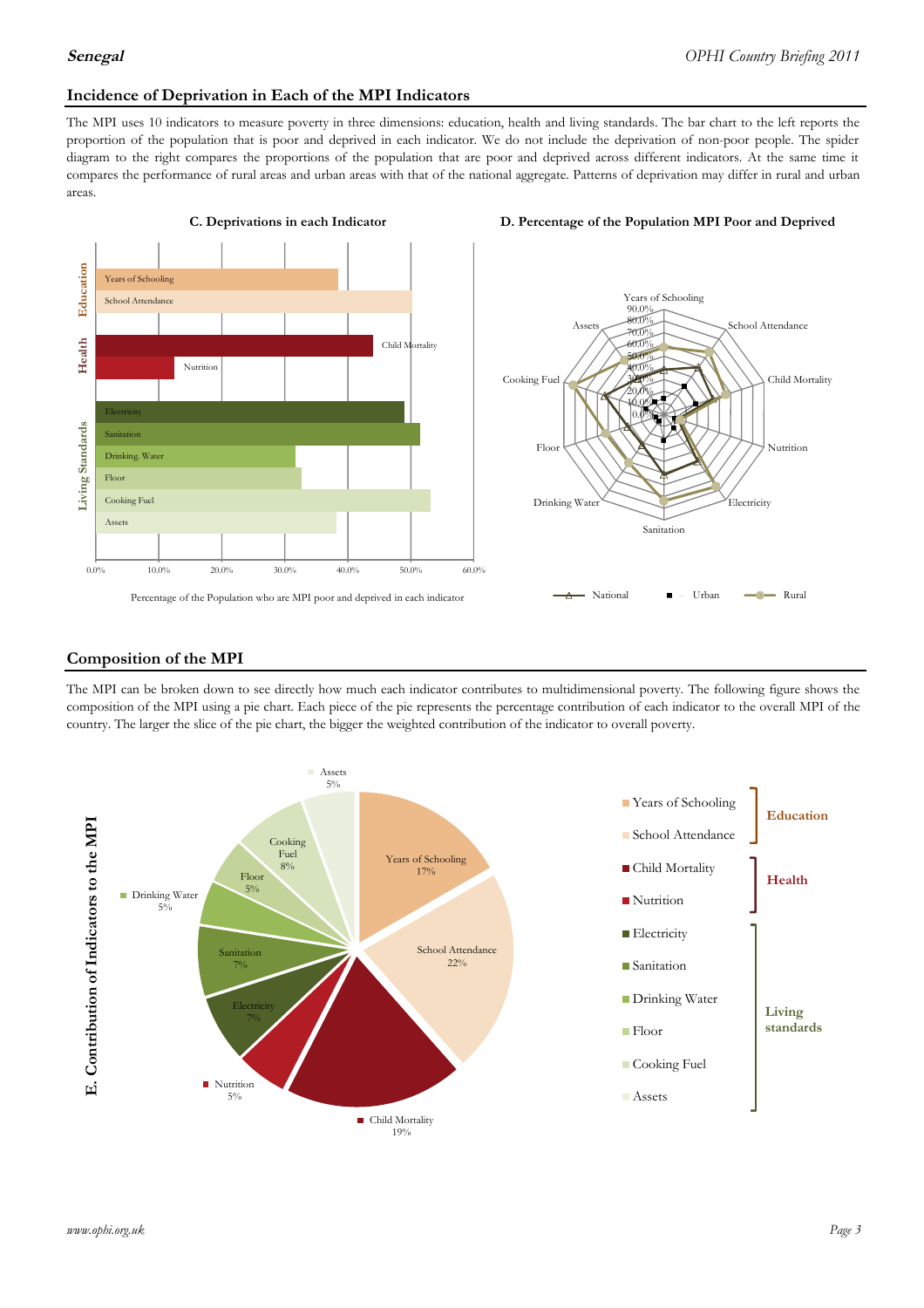# **Decomposition of MPI by Region**

The MPI can be decomposed by different population subgroups, then broken down by dimension, to show how the composition of poverty differs between different regions or groups. On the left-hand side of column chart F, the height of each of the three bars shows the level of MPI at the national level, for urban areas, and for rural areas, respectively. Inside each bar, different colours represent the contribution of different weighted indicators to the overall MPI. On the right-hand side of column chart F, the colours inside each bar denote the percentage contribution of each indicator to the overall MPI, and all bars add up to 100%. This enables an immediate visual comparison of the composition of poverty across regions.



### **F. Contribution of Indicators to the MPI at the National Level, for Urban Areas, and for Rural Areas**

## **Intensity of Multidimensional Poverty**

Recall that i) a person is considered poor if they are deprived in at least one third of the weighted indicators and ii) the intensity of poverty denotes the proportion of indicators in which they are deprived. A person who is deprived in 100% of the indicators has a greater intensity of poverty than someone deprived in 40%. The following figures show the percentage of MPI poor people who experience different intensities of poverty. The pie chart below breaks the poor population into seven groups based on the intensity of their poverty. For example, the first slice shows deprivation intensities of greater than 33% but strictly less than 40%. It shows the proportion of poor people whose intensity (the percentage of indicators in which they are deprived) falls into each group. The column chart H reports the proportion of the population in a country that is poor in that percentage of indicators or more. For example, the number over the 40% bar represents the percentage of people who are deprived in 40% or more indicators.



**G. Intensity of Deprivation Among MPI Poor**



Intensity of Poverty